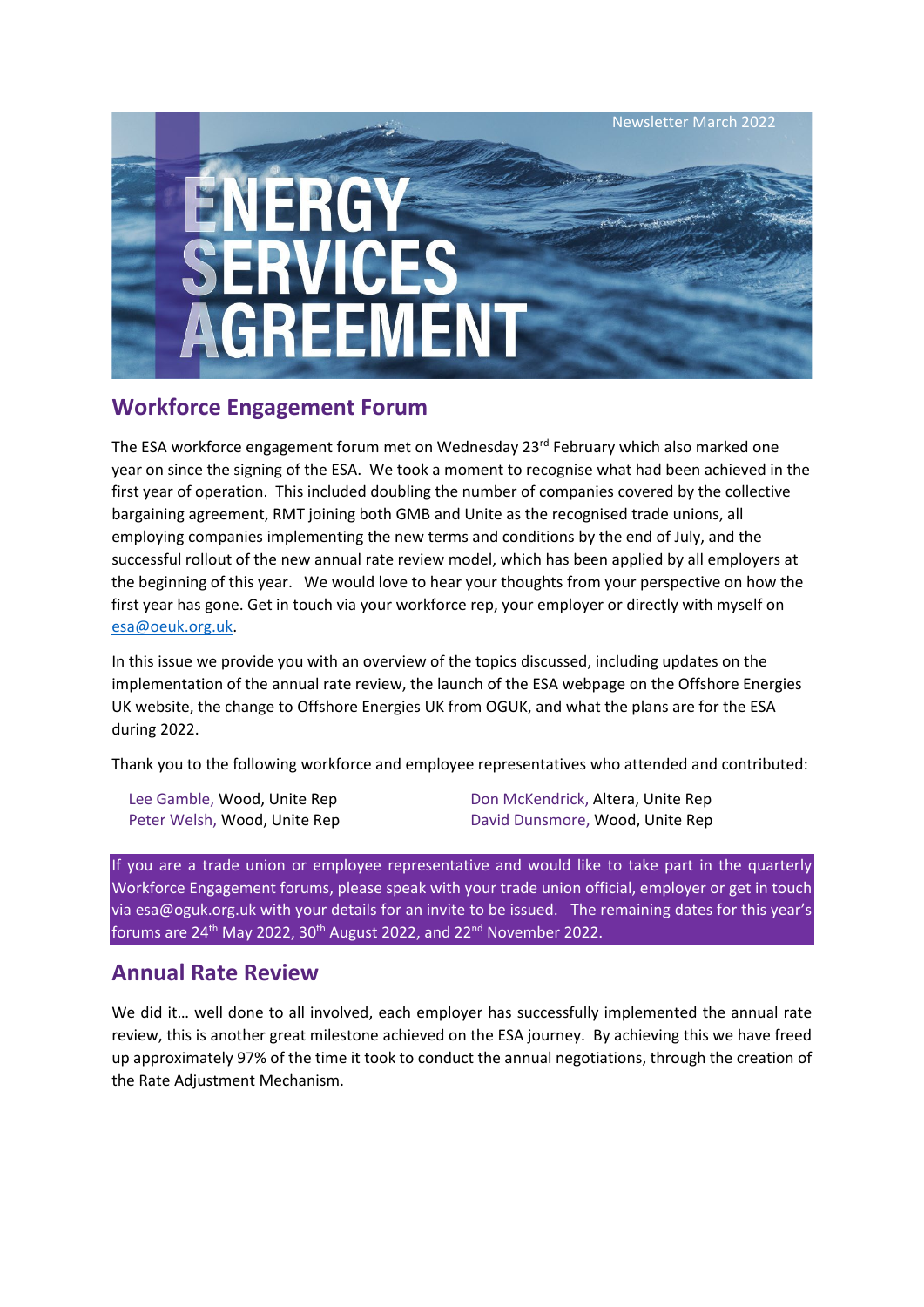# **Offshore Energies UK**

#### **Why has OGUK changed to Offshore Energies UK?**

Our members are constantly changing – investing in and developing the cleaner energy technologies and solutions that will be needed to not only decarbonise the offshore oil and gas sector, but the whole UK economy at pace.

Following an extensive strategic review, we recognised that we needed to evolve once again to reflect what is happening in our sector and with our members so that we can inform, engage, and champion the growing diverse offshore energy mix here in the UK.

There is a [short video](https://vimeo.com/676242931) to provide an overview of the move to Offshore Energies UK.

## **Ease of access to the ESA and supporting documents.**

In order to improve access and transparency of where you can access a copy of the agreement, we have created a webpage dedicated to the ESA on the OEUK website – you can find i[t here.](https://oeuk.org.uk/energy-services-agreement/)

Within this area you will be able to download a copy of the ESA itself, access the four codes of practice, find copies of past newsletters and any other relevant documents that may be of interest.

## **Plan for 2022**

A survey was issued to the 17 signatories of the agreement at the end of last year to get their feedback on the implementation of the ESA, what the benefits were of being a signatory, whether their expectations were met, and what actions and objectives did they have for 2022.

From the feedback received, we have agreed that 2022 should focus on expanding the scope of the agreement, increase the signatory companies and widen the reach of the agreement across wider energy sectors, whilst broadening the engagement and knowledge of the agreement across the industry.





Broaden the engagement and knowledge of the ESA across the Industry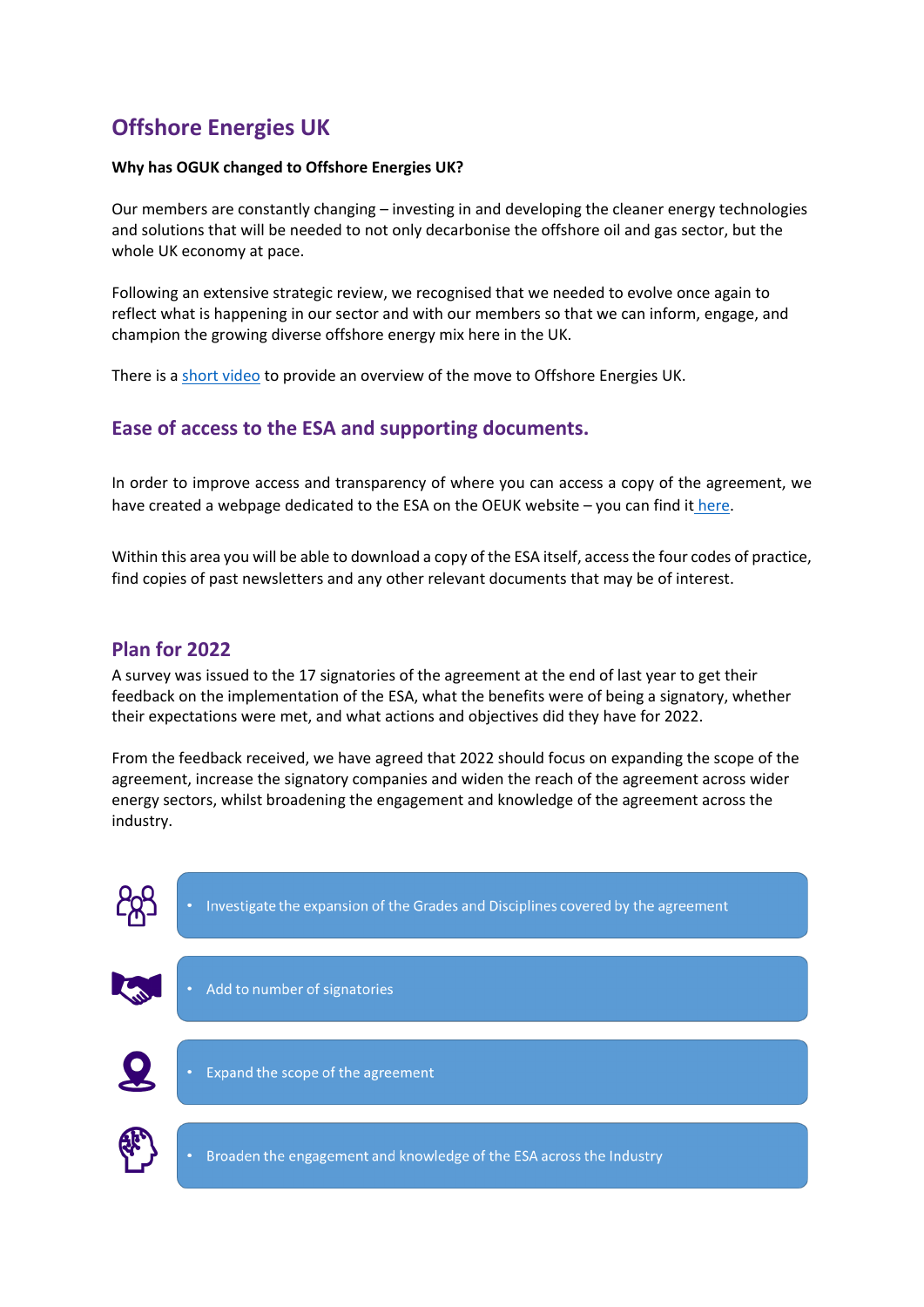### **Skills**



# **VOUCHER SCHEME EXTENDED -BOOK YOUR TEST NOW!**

From 1 April 2022, it will be mandatory for transient personnel in the relevant trades to have Connected Competence certification for their work scope activities to mobilise with member companies.

To support the roll out of Connected Competence, the ECITB has made funding available for these trades to complete the necessary tests in order to gain their certification. This funding has been extended until 31 March 2022.

Don't miss out on the funding and take your test(s) now, ahead of busy operational periods.

#### **WHAT YOU NEED TO DO**

- 1. Use your voucher code issued by one of the member companies to book your technical test(s). If you haven't yet received a voucher code, contact one of the member companies,
- 2. Book your test(s) at connectedcompetence.co.uk/book-a-test, or scan the QR co de on this poster.
- 3. On successful completion of the technical test, share your certificates provided by the ECITB when you next mobilise.

Connected Competence promotes employee ownership of skills and competence through the use of standardised training and tes offering transient workers the opportunity to showcase future-proof their skills.



connectedcompetence.co.uk

#### **Connected Competence**

We now have the industry agreed base Role Profiles linked to the job titles within Appendix 2 Grades and Discipline table

Connected Competence certification will become mandatory for transient personnel in the relevant trades for their work scope activities to mobilise with member companies from 1<sup>st</sup> April.

ECITB Funding has been extended until 31 March 2022 to support this.

[Click here to book your test now](https://connectedcompetence.co.uk/book-a-test/)